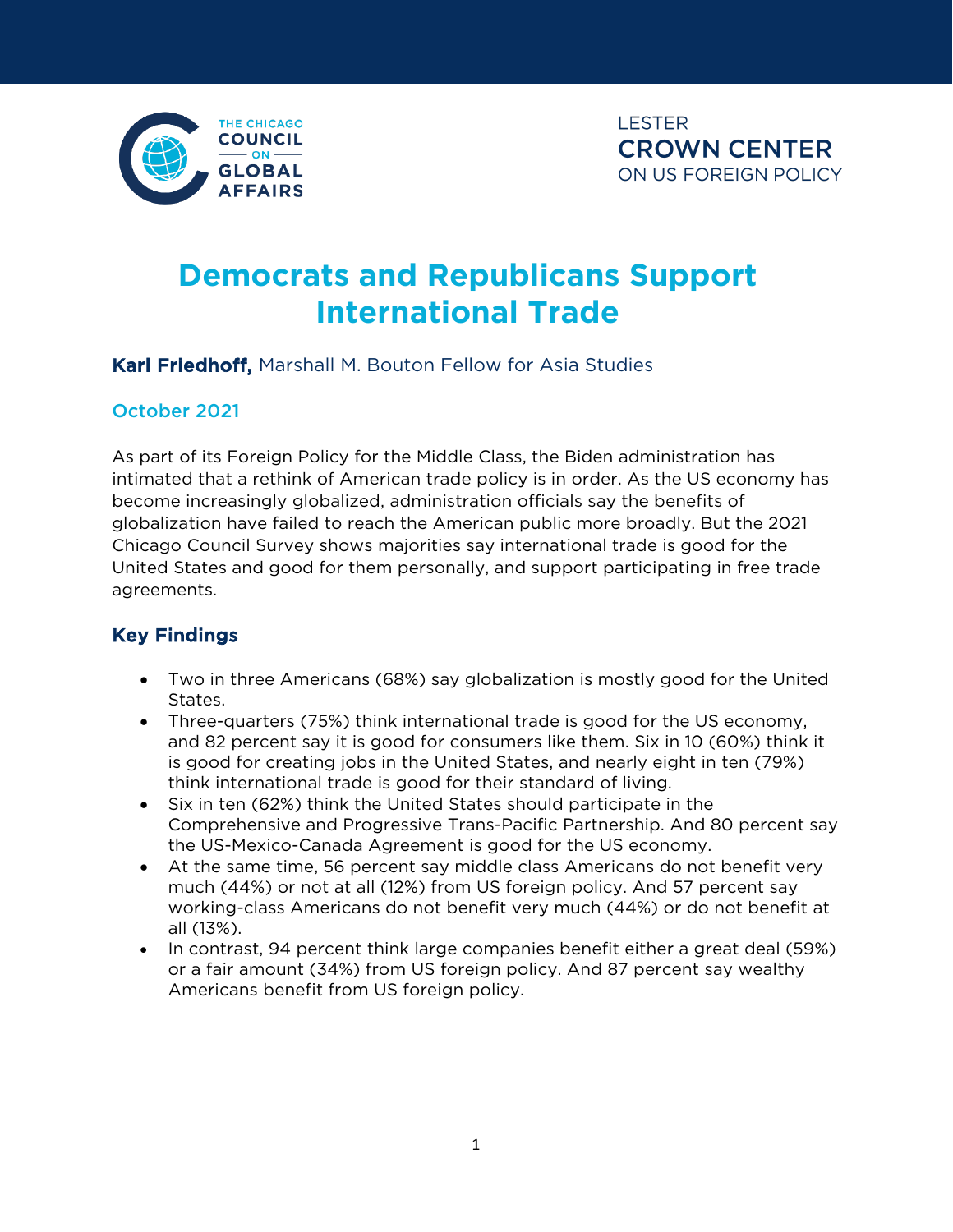### Americans Say International Trade Is Good for the US Economy

International trade has become a convenient scapegoat for administrations of both parties. While congressional Democrats have traditionally been more hesitant to join international trade pacts, their Republican counterparts have recently joined them. In its early days, the Trump administration withdrew from the Trans-Pacific Partnership, and the Biden administration has made no move to rejoin. The Trump administration ended up renegotiating the North American Free Trade Agreement and the trade agreement with South Korea with limited gains. Since taking office, Biden administration officials have said there was a need to rethink how to better distribute the gains from trade, as Secretary of State Tony Blinken noted in a March 2021 [speech.](https://www.state.gov/a-foreign-policy-for-the-american-people/) But the American public is not nearly as negative on trade as successive administrations assume.

According to the [2021 Chicago Council Survey,](https://www.thechicagocouncil.org/sites/default/files/2021-10/ccs2021_fpmc_0.pdf) more than two-thirds of Americans (68%) say globalization is mostly good for the United States. And that is true for Americans of all political stripes, although a larger majority of Democrats (86%) than Republicans (52%) agree. This is not a one-time finding. When the question was first asked in 1998, when 57 percent of Republicans, 55 percent of Democrats, and 53 percent overall agreed. Democrats have trended upward on this question since 2006, when 61 percent said globalization was good, to what is now their highest level of support ever.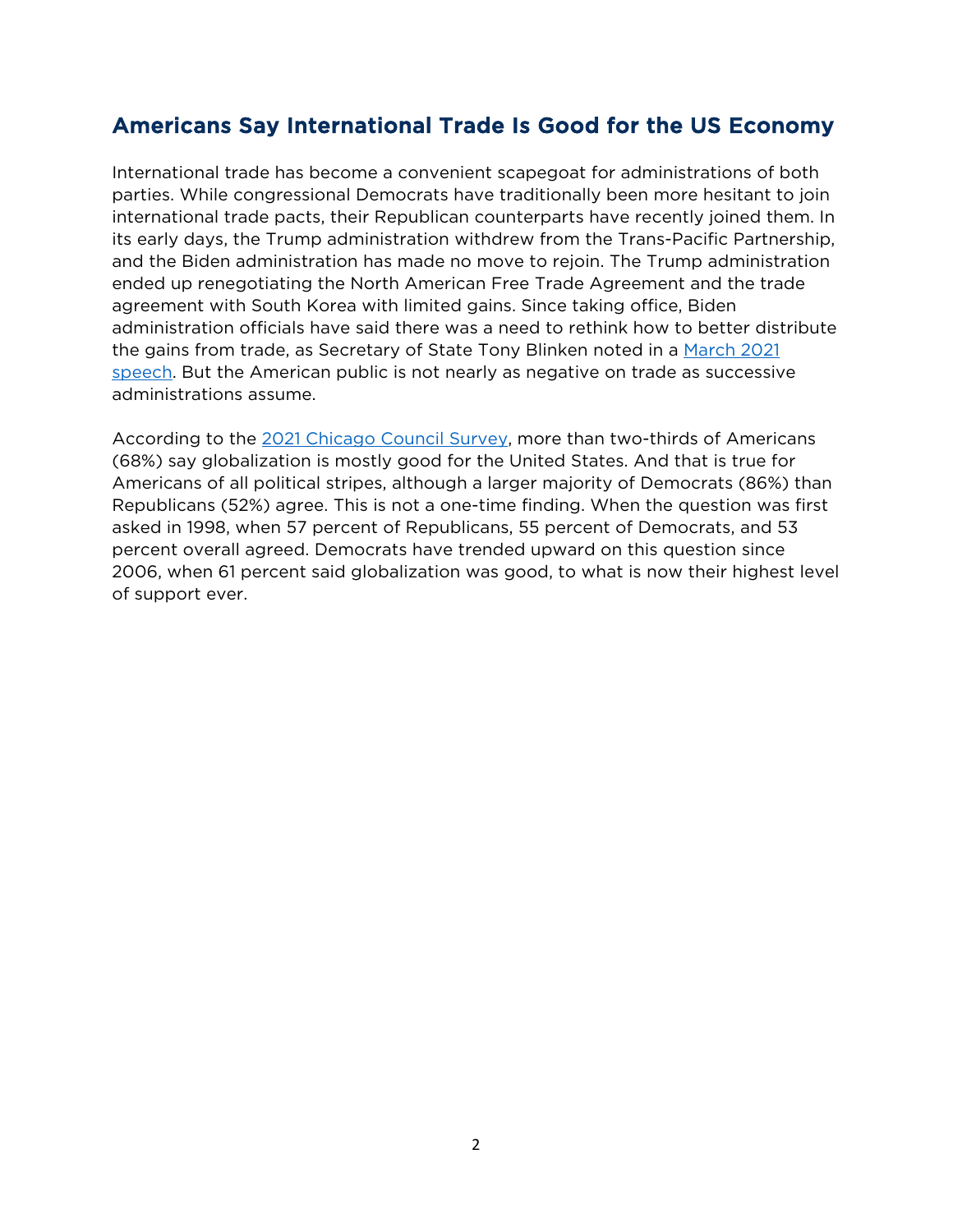#### **American Opinons on Globalization**

Turning to something else, do you believe that globalization, especially the increasing connections of our economy with others around the world, is mostly good or mostly bad for the United States? (% Mostly good)



More specifically, three-quarters (75%) say international trade is good for the United States. This support for trade seems at least partially based on the lived experience. Eight in ten (82%) say international trade is good for "consumers like you," and 79 percent say it is good for "your own standard of living."

There is also consensus that trade benefits specific sectors in the US economy, such as US tech companies (78%), US agriculture (73%), and US manufacturing companies (63%). And six in ten (60%) think trade is good for creating jobs in the United States. This latter point is especially important considering that 98 percent say protecting the jobs of American workers is either a very (79%) or somewhat (19%) important foreign policy goal.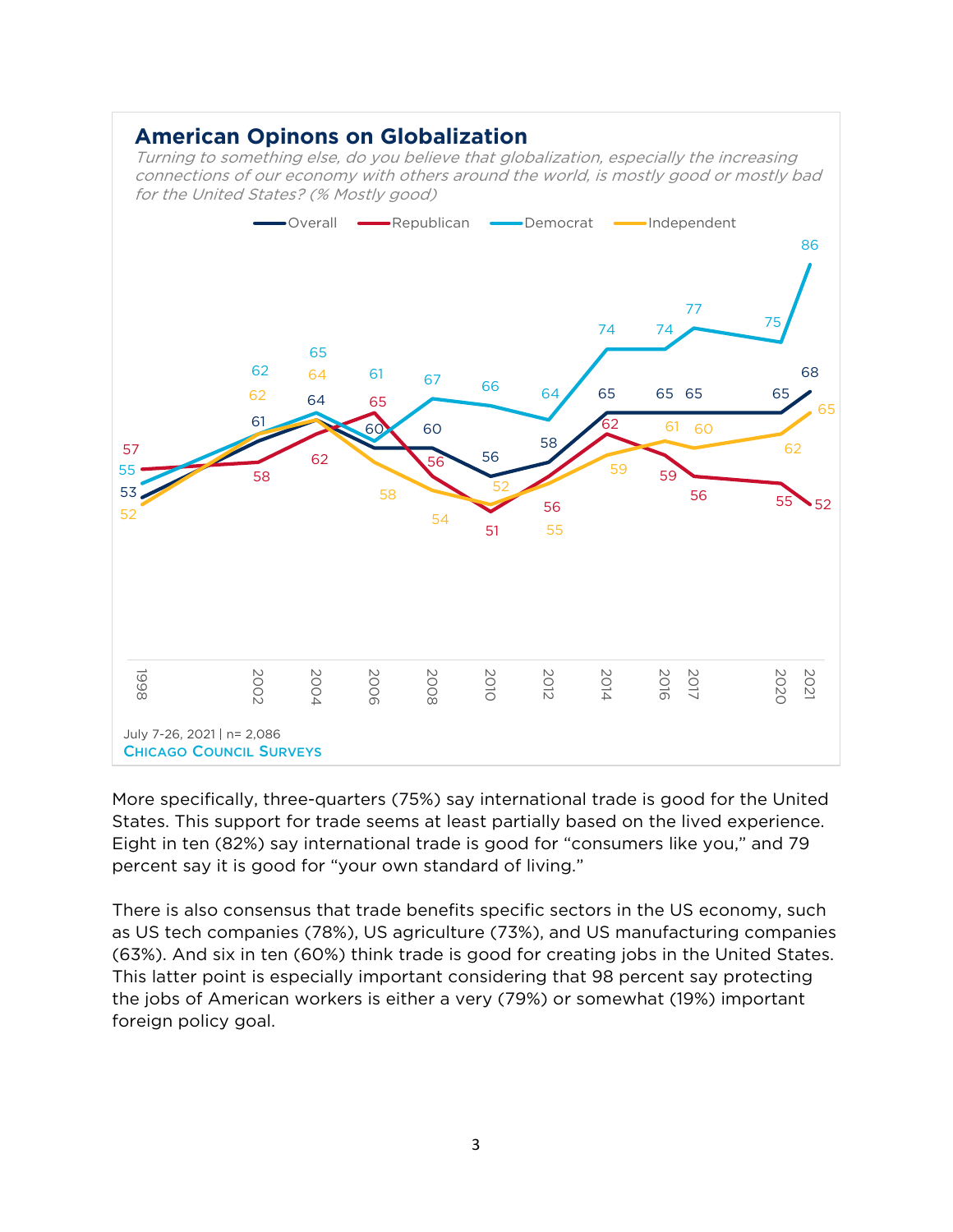

# Americans Support Trade Deals

There seems to be a broad view among politicians in both parties that Americans do not favor free trade agreements, believing that such trade agreements benefit people in other countries more than they benefit Americans. The most recent Republican administration punished trade partners to force them into renegotiating trade agreements—ultimately for little gain—as [noted by Phil Levy](https://www.reaganfoundation.org/reagan-institute/publications/is-the-gop-still-the-party-of-free-trade/) in a piece for the Reagan Foundation. The Biden administration [looks set](https://www.bloomberg.com/news/articles/2021-02-01/biden-to-focus-on-trade-enforcement-after-years-of-trump-tariffs) to focus on enforcing existing agreements—with special attention paid to labor conditions in other countries that might undercut American competitiveness—rather than negotiating or joining new ones.

Americans put a high priority on protecting American jobs. In the 2021 Chicago Council Survey, 79 percent say protecting the jobs of American workers is a very important US foreign policy goal. This places it just below preventing cyberattacks (83% very important)—the most important priority in the survey this year—and just ahead of preventing the spread of nuclear weapons (75% very important). Indeed, protecting American jobs has consistently been one of the top two priorities for the American public in Council surveys dating back to 1974.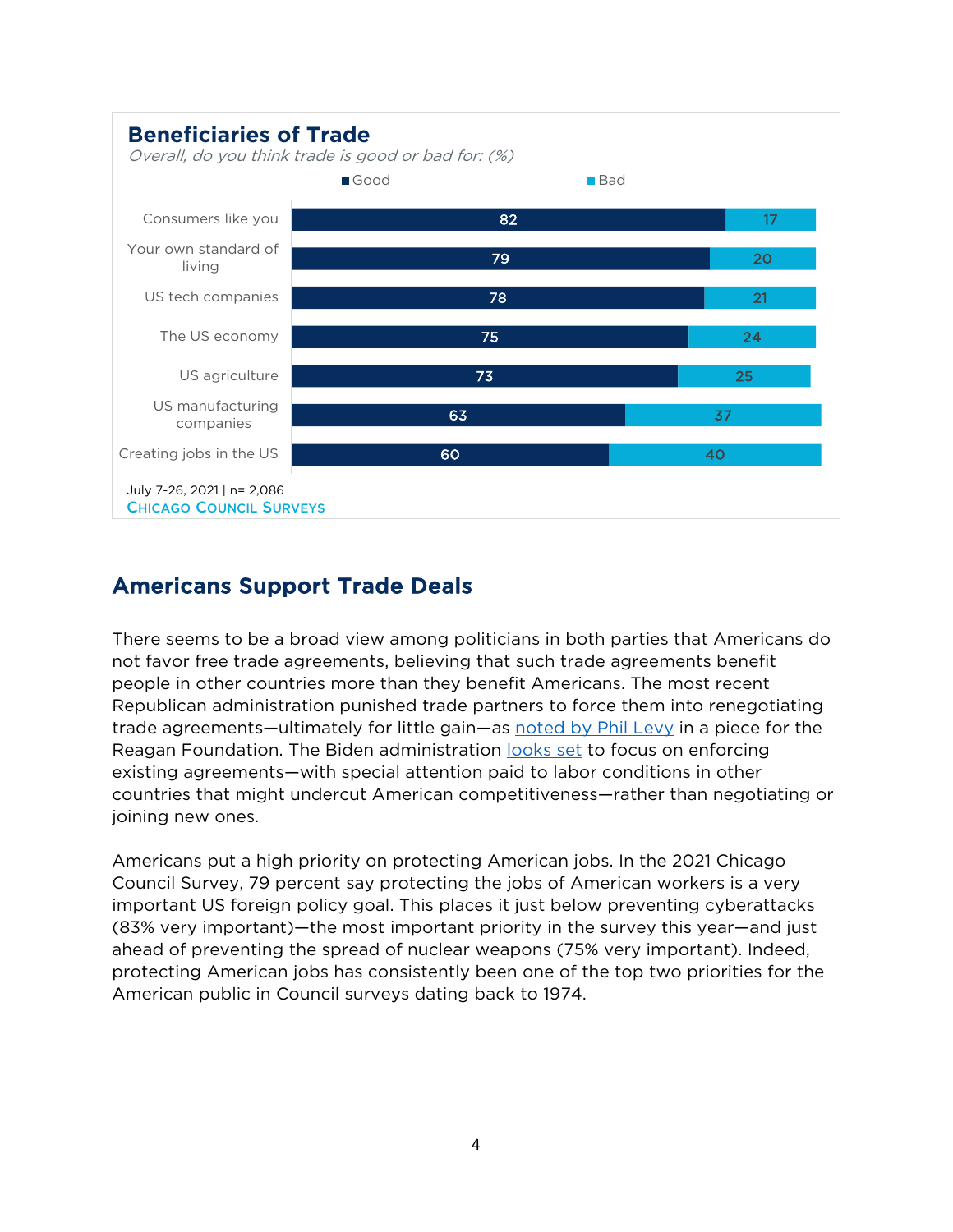

Even with this emphasis on jobs, Americans are largely supportive of trade deals. When asked about the United States-Mexico-Canada Agreement—the successor to the North American Free Trade Agreement (NAFTA)—80 percent of Americans say it is good for the US economy, up from 70 percent in  $2019<sup>1</sup>$  $2019<sup>1</sup>$  $2019<sup>1</sup>$  And that support is bipartisan, with 73 percent of Republicans and 88 percent of Democrats in agreement. A majority of Americans (62%) also say the United States should participate in the Comprehensive and Progressive Agreement for Trans-Pacific Partnership—the successor to the Trans-Pacific Partnership. Here, there is a larger

<span id="page-4-0"></span> $1$  The data in this chart comes from three questions:

<sup>•</sup> Overall, do you think the US-Mexico-Canada free trade agreement, also known as USMCA, is good or bad for the US economy? (% good)

<sup>•</sup> Based on what you know, do you think the US should or should not participate in the following international agreements? The Comprehensive and Progressive Agreement for Trans-Pacific Partnership (CPTPP), a trade agreement among eleven Pacific nations based on the Trans-Pacific Partnership (TPP) trade agreement (% should participate)

<sup>•</sup> Taiwan has been self-governed since 1949, but China claims it as part of its territory. The US supports Taiwan's right to self-government and does not recognize China's territorial claims on Taiwan. Would you favor or oppose the following US policies toward Taiwan? (% support).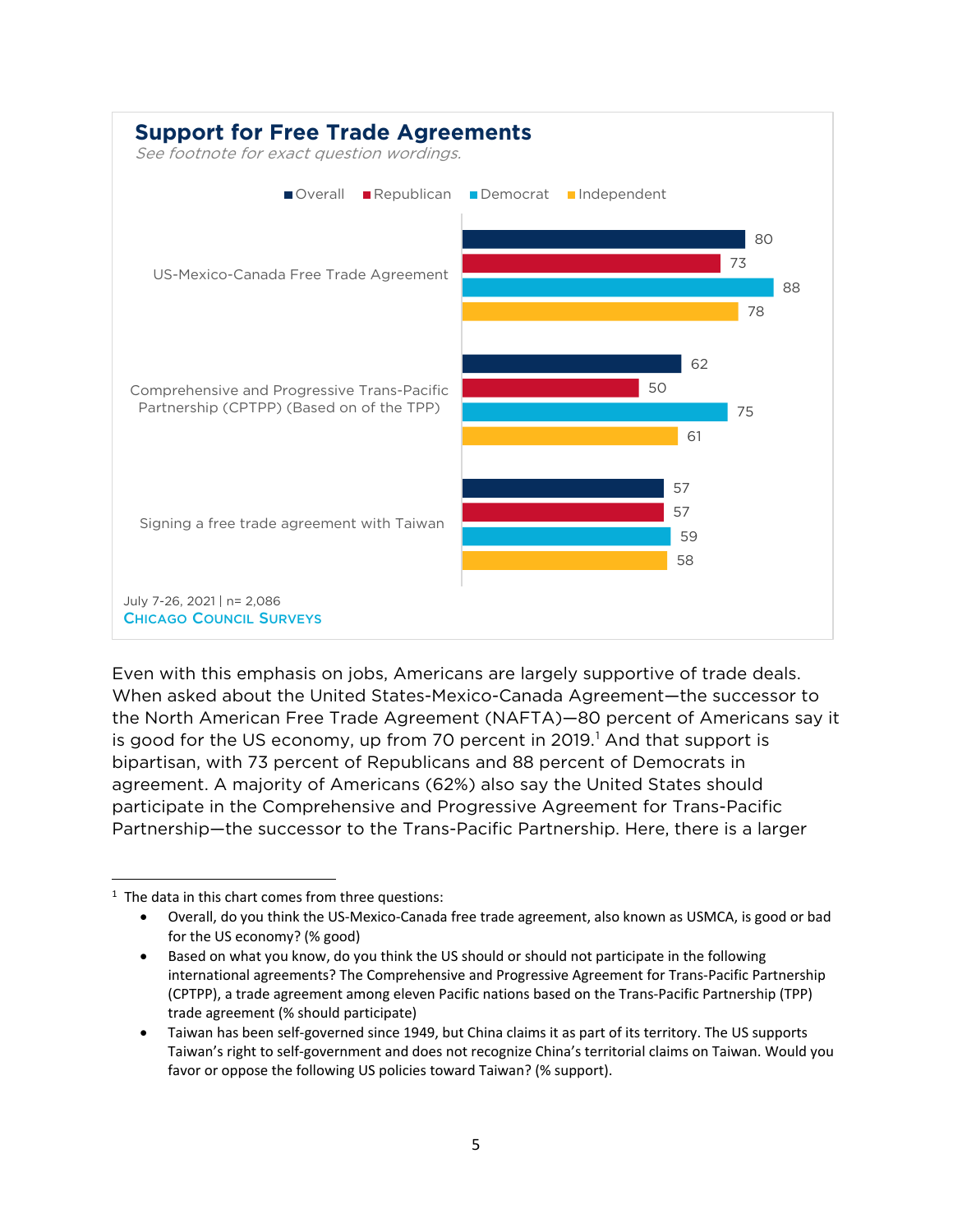partisan split on participation, but 50 percent of Republicans support participation, as do 75 percent of Democrats.

# United States Seen as Less Competitive; Broad Support for Industrial Policy

As the United States ramps up efforts to better compete on the global economic stage, a majority of the American public (54%) thinks the United States is now less competitive in the global economy than it was 10 years ago. But there are indications that this perception may be driven by partisanship. When the question was first asked in 2018—during the Trump administration—45 percent said the United States was less competitive, including 40 percent of Republicans and 53 percent of Democrats. In 2021, however, those numbers have flipped. With Joe Biden now president, 59 percent of Republicans and 46 percent of Democrats say the United States is less competitive than 10 years ago.

But even with this partisan split, there is broad bipartisan support for the United States to undertake a comprehensive industrial policy that would seek to elevate US businesses in competition with foreign rivals.

In every example of industrial policy included in the survey, a majority of Americans support US government efforts to give advantage to US businesses over foreign competitors. The most-supported option (79%) is for the US government to fund research and development of emerging technologies to give US companies an edge over foreign businesses in these new industries. And the option with the least support—but still a majority (55%)—is for the US government to pick winners by identifying businesses most likely to succeed in those industries and offering those companies financial support.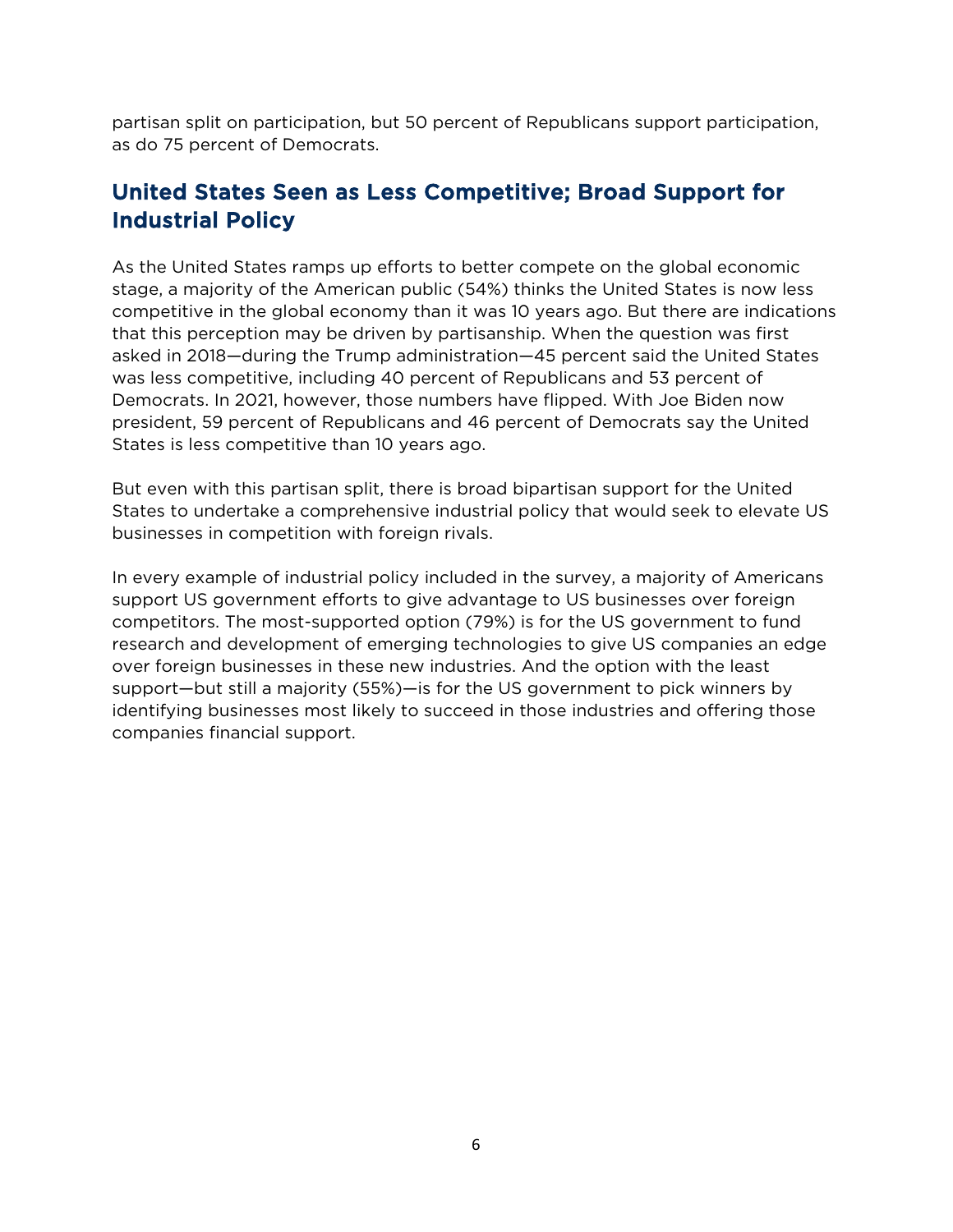#### **Promoting Investment in Industry**

Which of the following actions, if any, do you think the US government should take to promote investment in strategically important industries? (%)



# **Conclusion**

International trade and the gains or perceived losses from that trade will continue to be an important issue for the Biden administration and the American public. But the data suggests there is much broader support for international trade than Democratic or Republican administrations assume. Moreover, there is broad agreement that international trade delivers benefits to consumers and to companies and is even good for creating jobs in the United States.